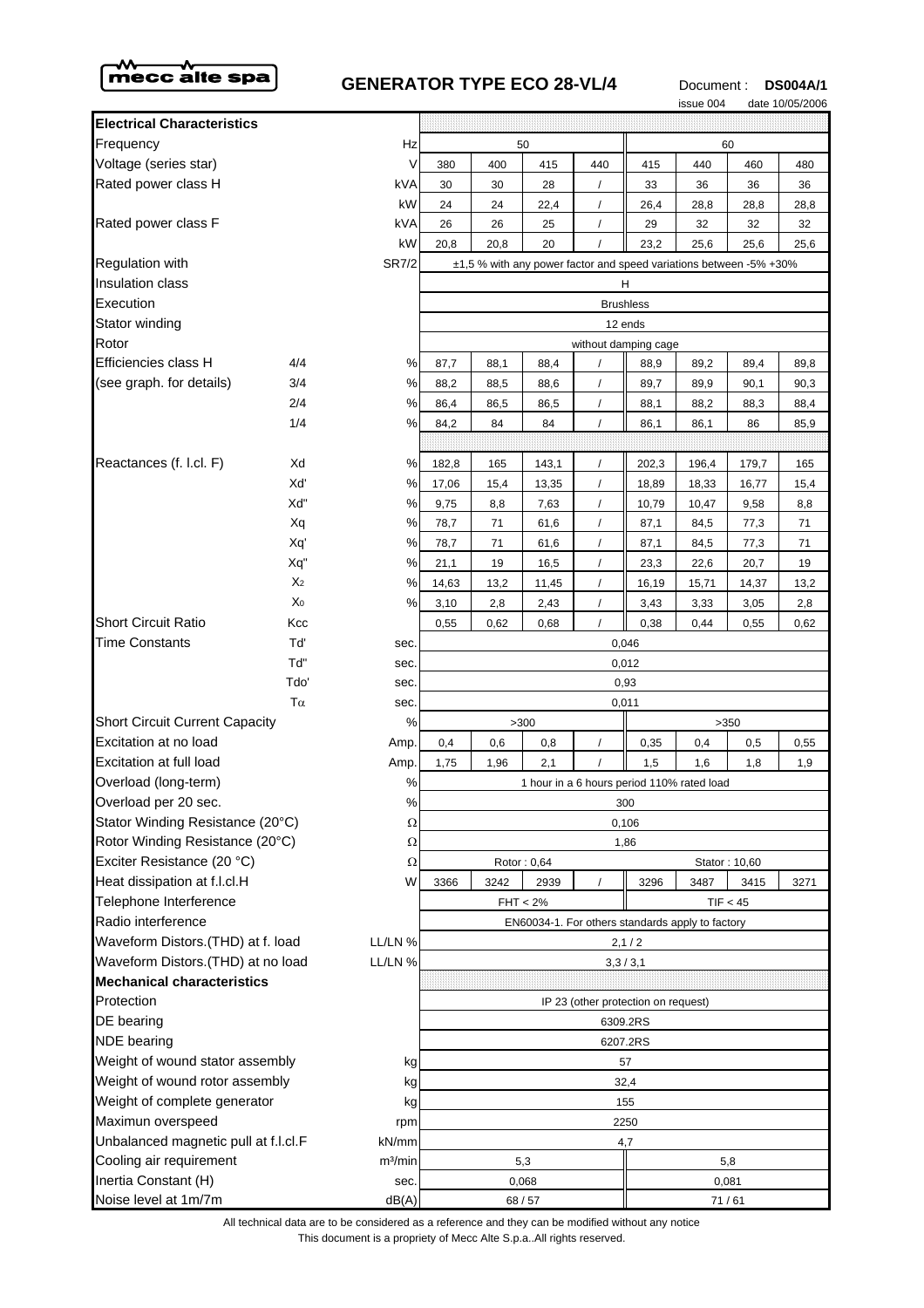

## **GENERATOR TYPE ECO 28-VL/4** Document : **DS004A/2**

**50 Hz**

issue 002 date : 15/05/03 30 40 380/50 0,8 p.f. 1 p.f.  $0 p.f$ 







This document is a propriety of Mecc Alte S.p.a.. All rights reserved.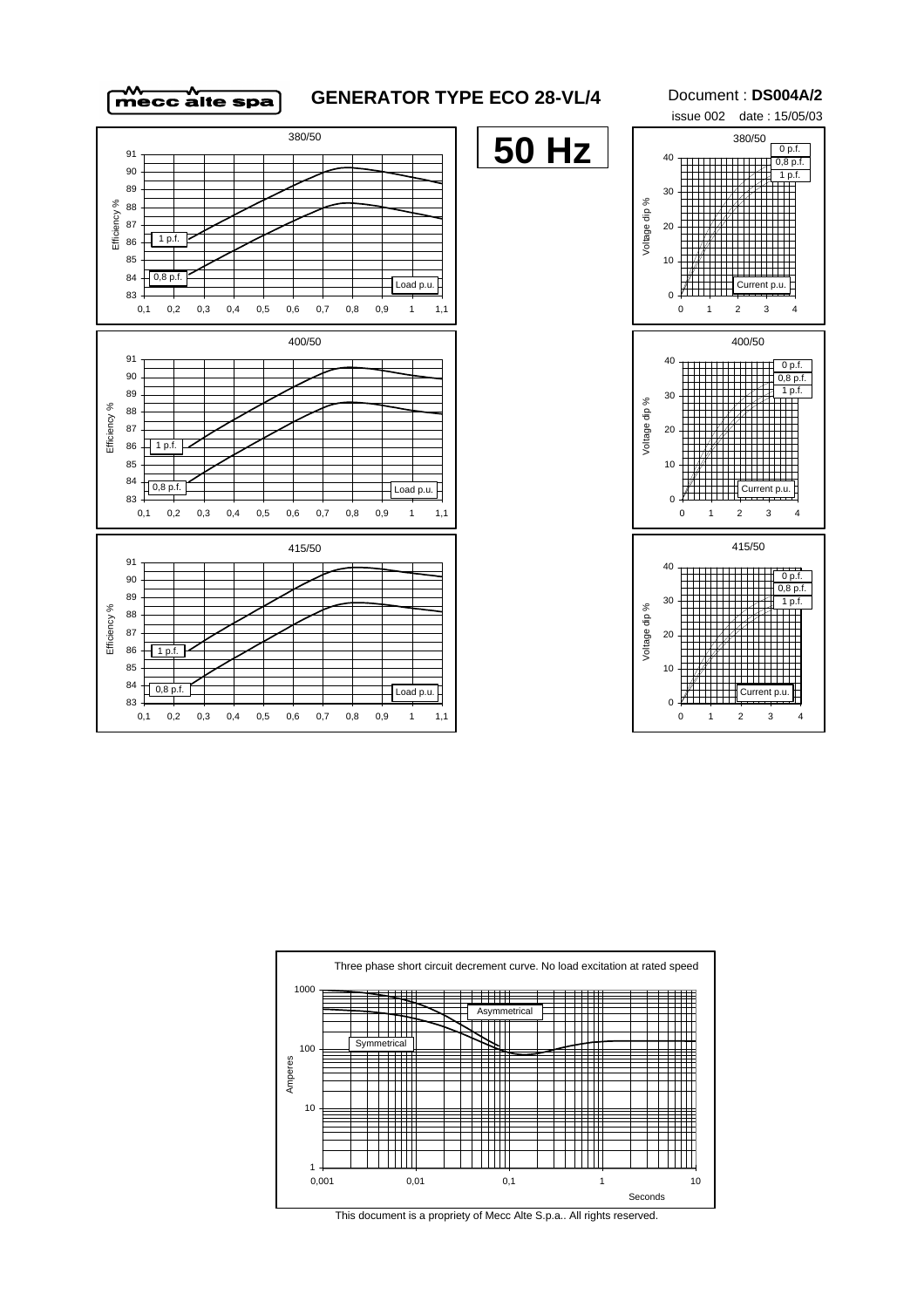

## **GENERATOR TYPE ECO 28-VL/4** Document : **DS004A/3**

issue 002 date : 15/05/03 415/60 0 p.f.





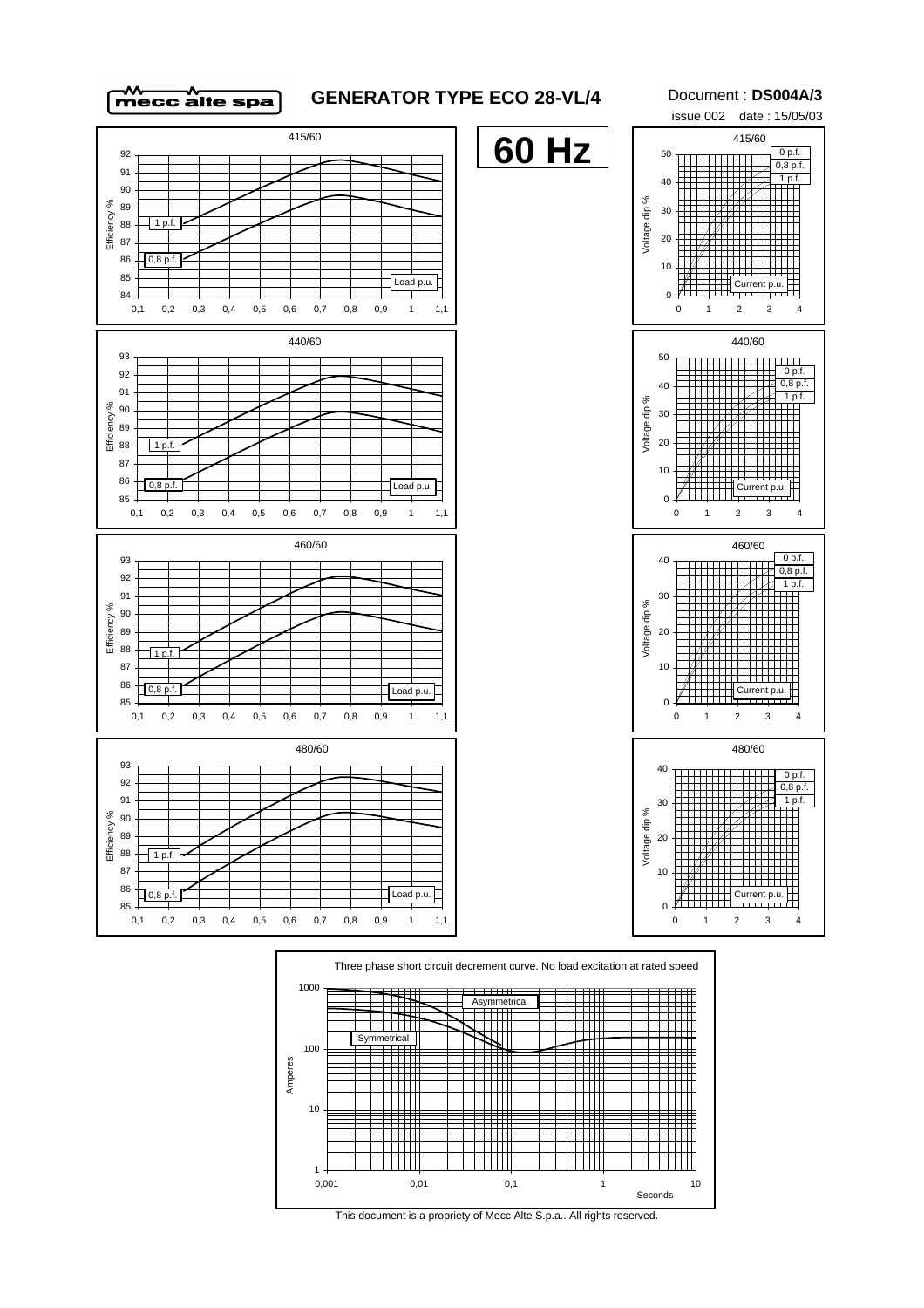